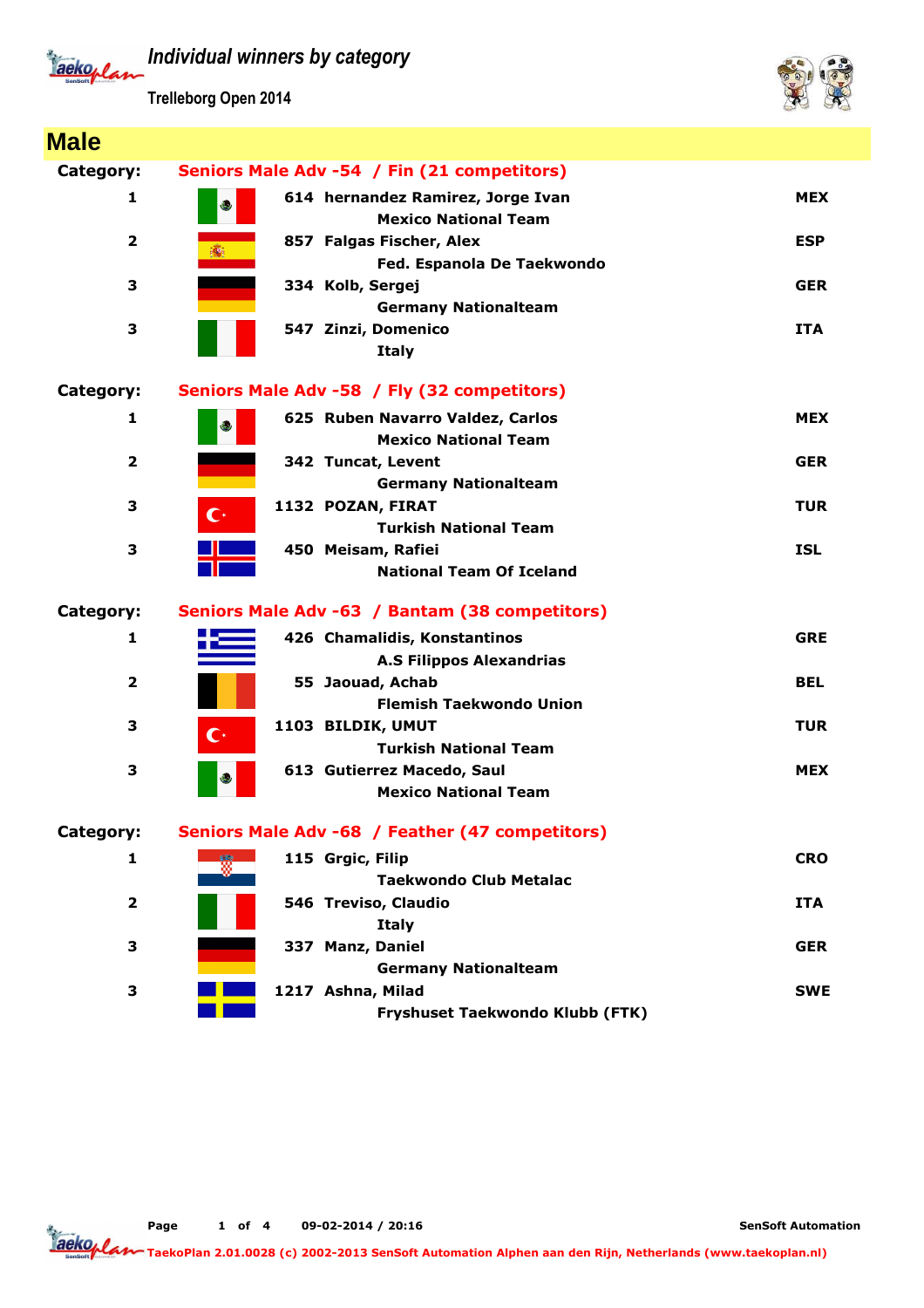

**Trelleborg Open 2014**



| <b>Male</b>             |                                                      |            |
|-------------------------|------------------------------------------------------|------------|
| Category:               | Seniors Male Adv -74 / Light (43 competitors)        |            |
| 1                       | 793 Ferreira, Julio                                  | <b>POR</b> |
|                         | ۳<br><b>Sporting Clube De Braga</b>                  |            |
| $\overline{\mathbf{2}}$ | 122 Sarcevic, Dean                                   | <b>CRO</b> |
|                         | <b>Taekwondo Club Metalac</b>                        |            |
| 3                       | 494 Elboher, Alon<br>$\overrightarrow{\mathbf{r}}$   | <b>ISR</b> |
|                         | <b>National Team Of Israel</b>                       |            |
| З                       | 760 Holubowicz, Karol<br><b>Polish National Team</b> | <b>POL</b> |
|                         |                                                      |            |
| Category:               | Seniors Male Adv -80 / Welter (34 competitors)       |            |
| 1                       | 771 Pazinski, Piotr                                  | <b>POL</b> |
|                         | <b>Polish National Team</b>                          |            |
| $\mathbf{2}$            | 329 Guelec, Tahir                                    | <b>GER</b> |
|                         | <b>Germany Nationalteam</b>                          |            |
| З                       | 792 Fernandes, Jean Michel                           | <b>POR</b> |
|                         | <b>Sporting Clube De Braga</b>                       |            |
| 3                       | 371 Uenluesoy, Cem                                   | <b>GER</b> |
|                         | <b>Nwtu Landeskader</b>                              |            |
| <b>Category:</b>        | Seniors Male Adv -87 / Middle (18 competitors)       |            |
| 1                       | 647 Wanrooij, Jeroen                                 | <b>NED</b> |
|                         | <b>Taekwondo Ijselland</b>                           |            |
| 2                       | 1134 SARI, ALI<br>$\mathbb{C}^*$                     | <b>TUR</b> |
|                         | <b>Turkish National Team</b>                         |            |
| 3                       | 616 Lopez Jaramillo, Misael<br>ويج                   | <b>MEX</b> |
|                         | <b>Mexico National Team</b>                          |            |
| 3                       | 323 Bachmann, Alexander                              | <b>GER</b> |
|                         | <b>Germany Nationalteam</b>                          |            |
| Category:               | Seniors Male Adv +87 / Heavy (16 competitors)        |            |
| 1                       | 844 Trajkovic, Ivan                                  | <b>SLO</b> |
|                         | <b>Slovenia</b>                                      |            |
| $\overline{\mathbf{2}}$ | 343 Wodzich, Volker                                  | <b>GER</b> |
|                         | <b>Germany Nationalteam</b>                          |            |
| 3                       | 148 Golec, Vedran                                    | <b>CRO</b> |
|                         | <b>TKD Jastreb</b>                                   |            |
| 3                       | 530 Basile, Leonardo                                 | <b>ITA</b> |
|                         | <b>Italy</b>                                         |            |

**Page 2 of 4 09-02-2014 / 20:16**

**TaekoPlan 2.01.0028 (c) 2002-2013 SenSoft Automation Alphen aan den Rijn, Netherlands (www.taekoplan.nl)**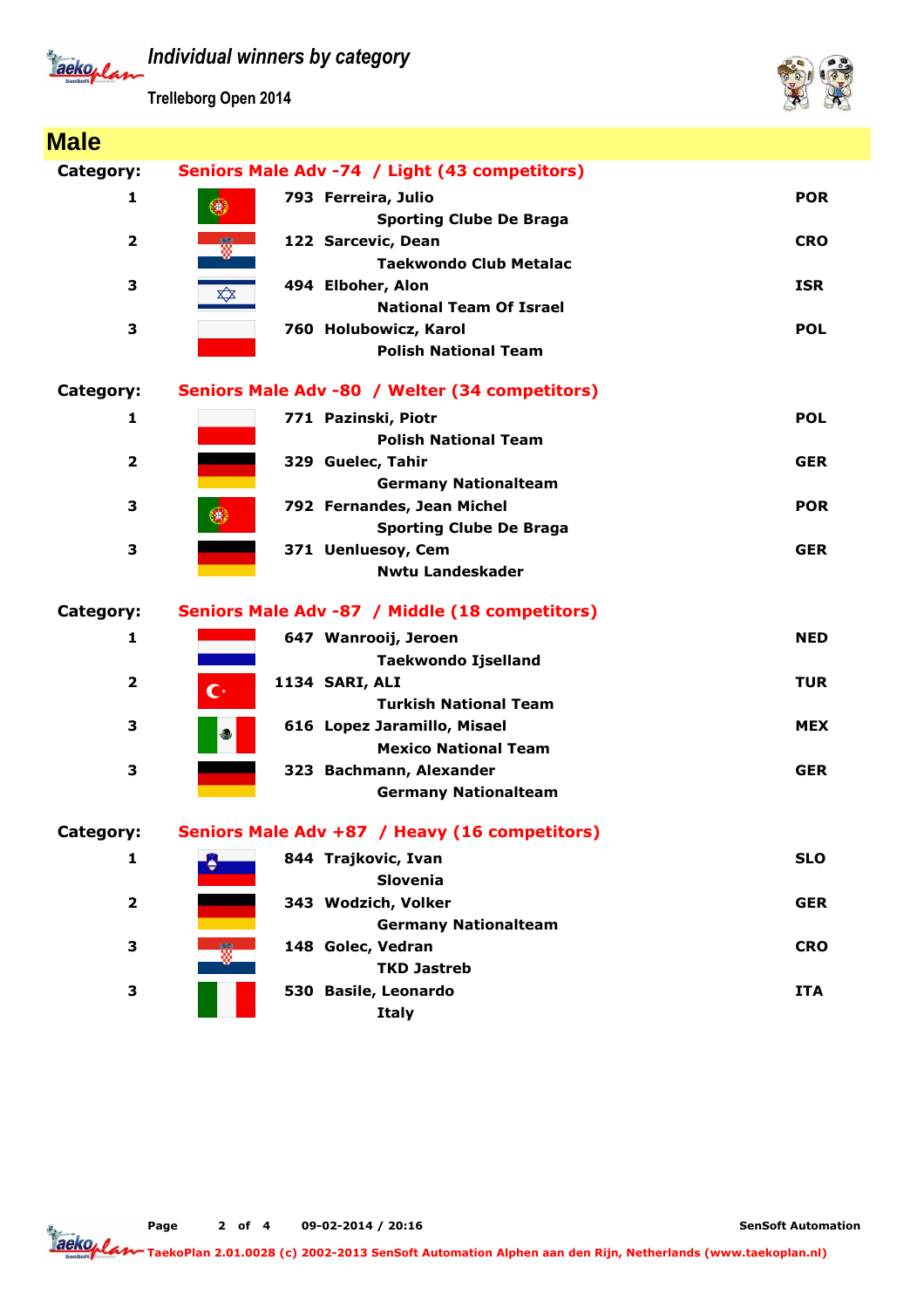Tackoplan

**Trelleborg Open 2014**



| <b>Female</b>           |                                                      |            |
|-------------------------|------------------------------------------------------|------------|
| Category:               | Seniors Female Adv -46 / Fin (12 competitors)        |            |
| 1                       | 171 Kouttouki, Kyriaki<br><b>Ship and Contract</b>   | <b>CYP</b> |
|                         | <b>N.Nicolaou Taekwondo</b>                          |            |
| $\overline{2}$          | 338 Manz, Suemeyye                                   | <b>GER</b> |
|                         | <b>Germany Nationalteam</b>                          |            |
| З                       | 515 Zerihen, Michal<br>$\overrightarrow{\mathbf{x}}$ | <b>ISR</b> |
|                         | <b>Tigers Taekwondo</b>                              |            |
| 3                       | 48 Ismaili, Maryam                                   | <b>BEL</b> |
|                         | <b>Association Belge Francophone De Taekwondo</b>    |            |
| Category:               | Seniors Female Adv -49 / Fly (18 competitors)        |            |
| 1                       | 1148 YILDIRIM, RUKIYE<br>$\mathbf{C}^*$              | <b>TUR</b> |
|                         | <b>Turkish National Team</b>                         |            |
| $\mathbf{2}$            | <b>NZ</b><br>1194 Barnes, Georgia                    | <b>GBR</b> |
|                         | ZN<br><b>Great Britain Taekwondo Team</b>            |            |
| 3                       | 103 Tomic, Kristina                                  | <b>CRO</b> |
|                         | <b>Taekwondo Club "Osvit"</b>                        |            |
| 3                       | 1025 Striner, Patricia                               | <b>SWE</b> |
|                         | <b>Team Toigye Panthers</b>                          |            |
| Category:               | Seniors Female Adv -57 / Feather (20 competitors)    |            |
| 1                       | 1099 ALTUNEL, DURDANE<br>$\mathbf{C}^*$              | <b>TUR</b> |
|                         | <b>Turkish National Team</b>                         |            |
| $\overline{\mathbf{2}}$ | 495 Gatterer, Bat-El<br>                             | <b>ISR</b> |
|                         | <b>National Team Of Israel</b>                       |            |
| 3                       | 998 Glasnovic, Nikita                                | <b>SWE</b> |
|                         | <b>Sweden National Team</b>                          |            |
| 3                       | 713 Thorsoe, Frida Ronja                             | <b>NOR</b> |
|                         | <b>Mudo Team Tyeita</b>                              |            |
| Category:               | Seniors Female Adv -62 / Light (22 competitors)      |            |
| 1                       | 328 Froemming, Anna-Lena                             | <b>GER</b> |
|                         | <b>Germany Nationalteam</b>                          |            |
| $\overline{2}$          | 835 Summerhill, Carla                                | <b>SCO</b> |
|                         | <b>Caledonian Taekwondo</b>                          |            |
| 3                       | 179 Jirankova, Iveta                                 | <b>CZE</b> |
|                         | <b>Czech Team</b>                                    |            |
| 3                       | 1077 Klaey, Nina                                     | <b>SUI</b> |
|                         | <b>Swiss Taekwondo</b>                               |            |

**Page 3 of 4 09-02-2014 / 20:16**

**SenSoft Automation**

Tackoplan **TaekoPlan 2.01.0028 (c) 2002-2013 SenSoft Automation Alphen aan den Rijn, Netherlands (www.taekoplan.nl)**